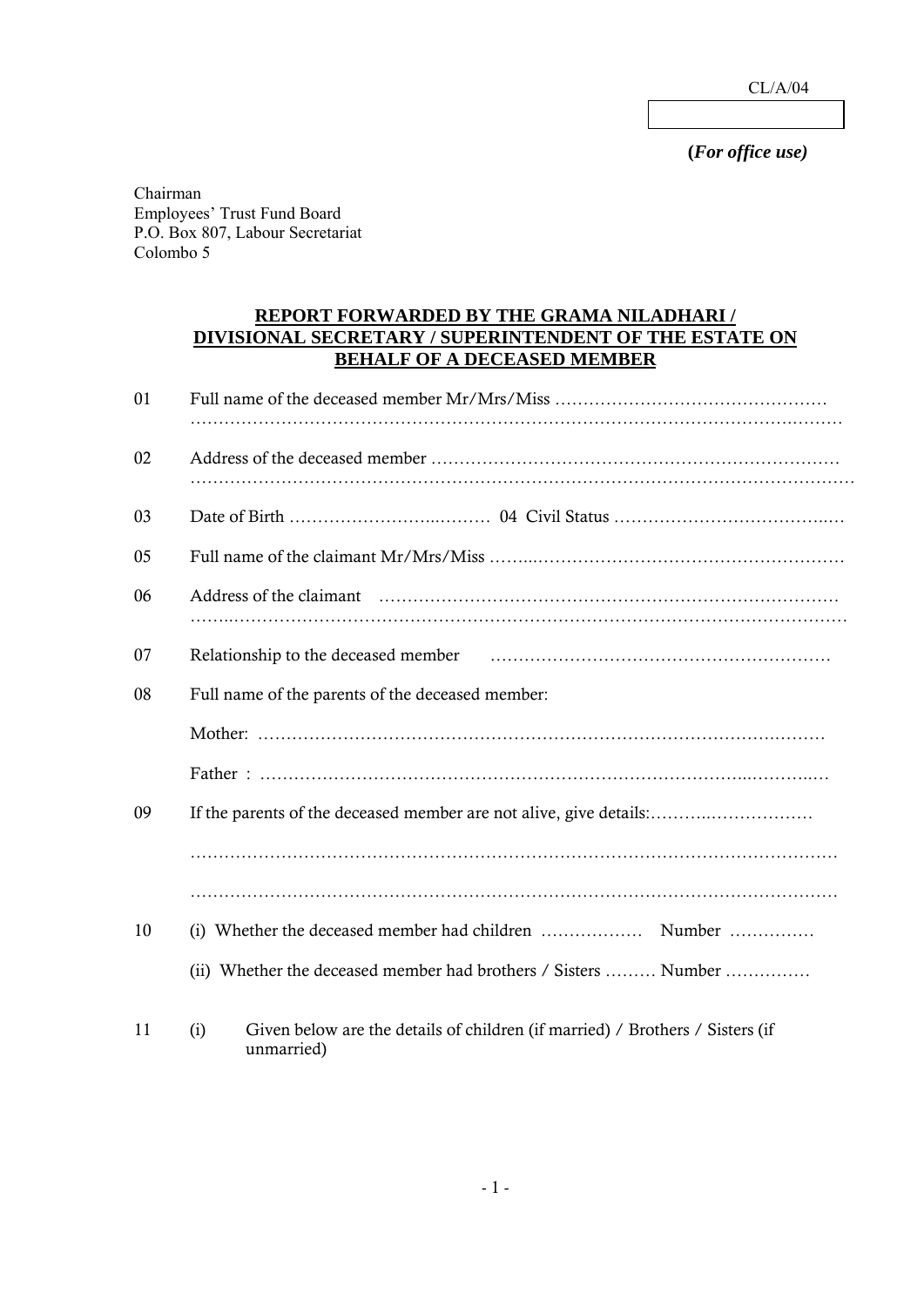| Name           | Relationship to the deceased | Age |
|----------------|------------------------------|-----|
| $\mathbf{1}$   |                              |     |
| $\overline{2}$ |                              |     |
| $\mathfrak{Z}$ |                              |     |
| $\overline{4}$ |                              |     |
| 5              |                              |     |
| 6              |                              |     |
| 7              |                              |     |
| 8              |                              |     |

(ii) The undersigned children/ brothers/sisters of the deceased who are over 18 years of age have no objection whatsoever in paying our share of benefits to our Mother / Father /Brother /Sisters /Claimant.

| Name | Relationship to the deceased | Signature |
|------|------------------------------|-----------|
|      |                              |           |
| 2    |                              |           |
| 3    |                              |           |
| 4    |                              |           |
| 5    |                              |           |

## 12 Declaration regarding guardianship

I ……………………………………………………………………………….…………………… am

*(guardian's name and relationship)* 

the guardian of the minor children / brothers and sisters (under 18 years of age and not married) whose names are given below, and they are under my custody.

| Name of minor children / brothers and sisters | Relationship to<br>the deceased | Age |
|-----------------------------------------------|---------------------------------|-----|
|                                               |                                 |     |
|                                               |                                 |     |
|                                               |                                 |     |
|                                               |                                 |     |

Signature of guardian : Date: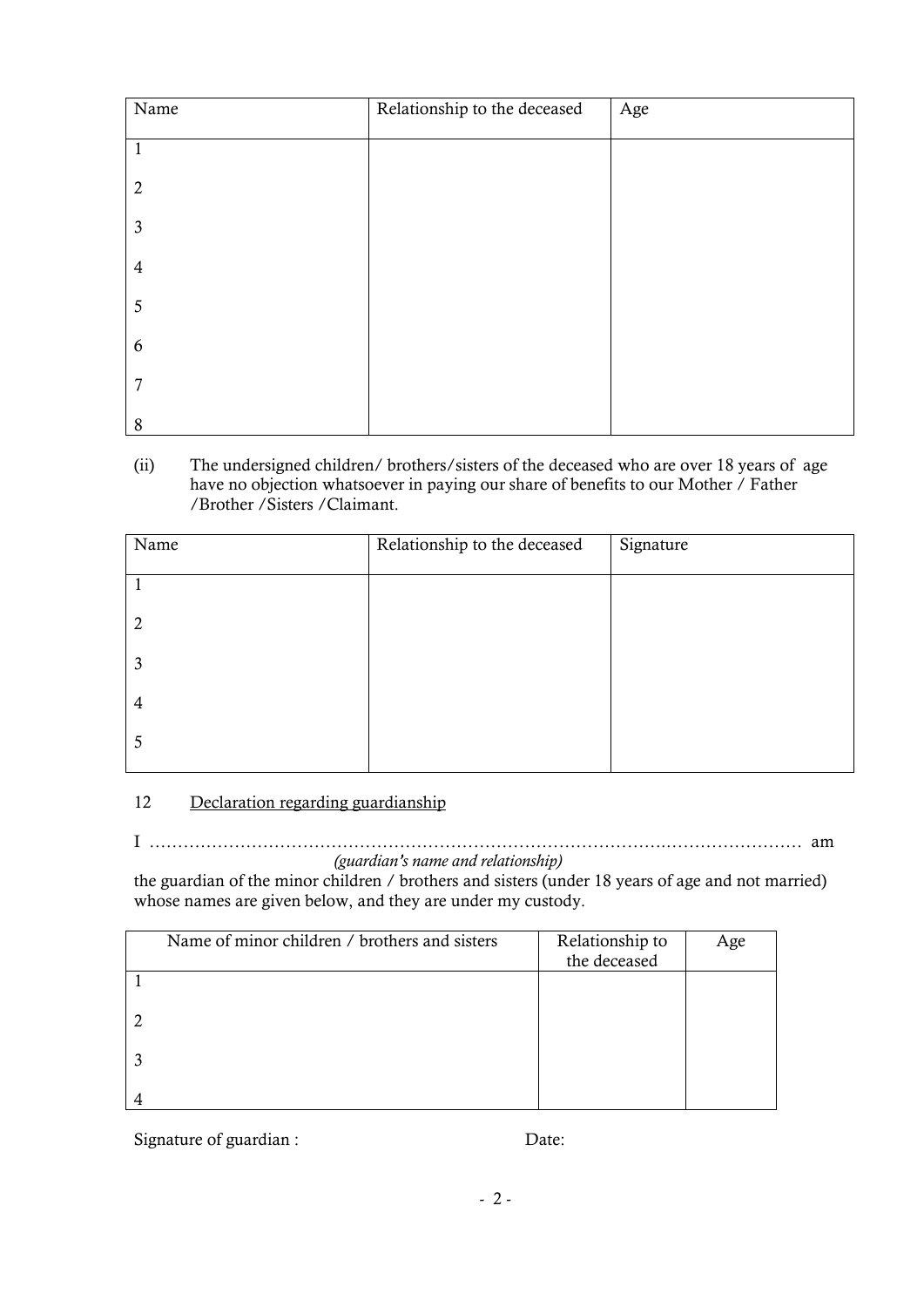|       |                        |                                                                     | Left | Right |  |  |
|-------|------------------------|---------------------------------------------------------------------|------|-------|--|--|
|       | Signature of claimant  |                                                                     |      |       |  |  |
| Date: |                        |                                                                     |      |       |  |  |
| 13    | (i)                    |                                                                     |      |       |  |  |
|       | (ii)                   |                                                                     |      |       |  |  |
|       | (iii)                  | If a testamentary case has been filed regarding the above property; |      |       |  |  |
|       |                        | Case No.                                                            |      |       |  |  |
|       |                        | Name of the Court                                                   |      |       |  |  |
|       | (iv)                   | The deceased had written/not written his last will.                 |      |       |  |  |
|       | (v)                    | The deceased was / was not an income tax payer.                     |      |       |  |  |
|       | (name of the deceased) |                                                                     |      |       |  |  |
|       |                        |                                                                     |      |       |  |  |
|       |                        | (give address)                                                      |      |       |  |  |

Grama Sevaka area, and the items mentioned from 1 to 13 in the application were examined by me and found correct. The above-mentioned claimant placed his/her thumb impressions and signature in my presence

Date: Signature of GSN & Official Seal

Date: Signature of Divisional Secretary & Official Seal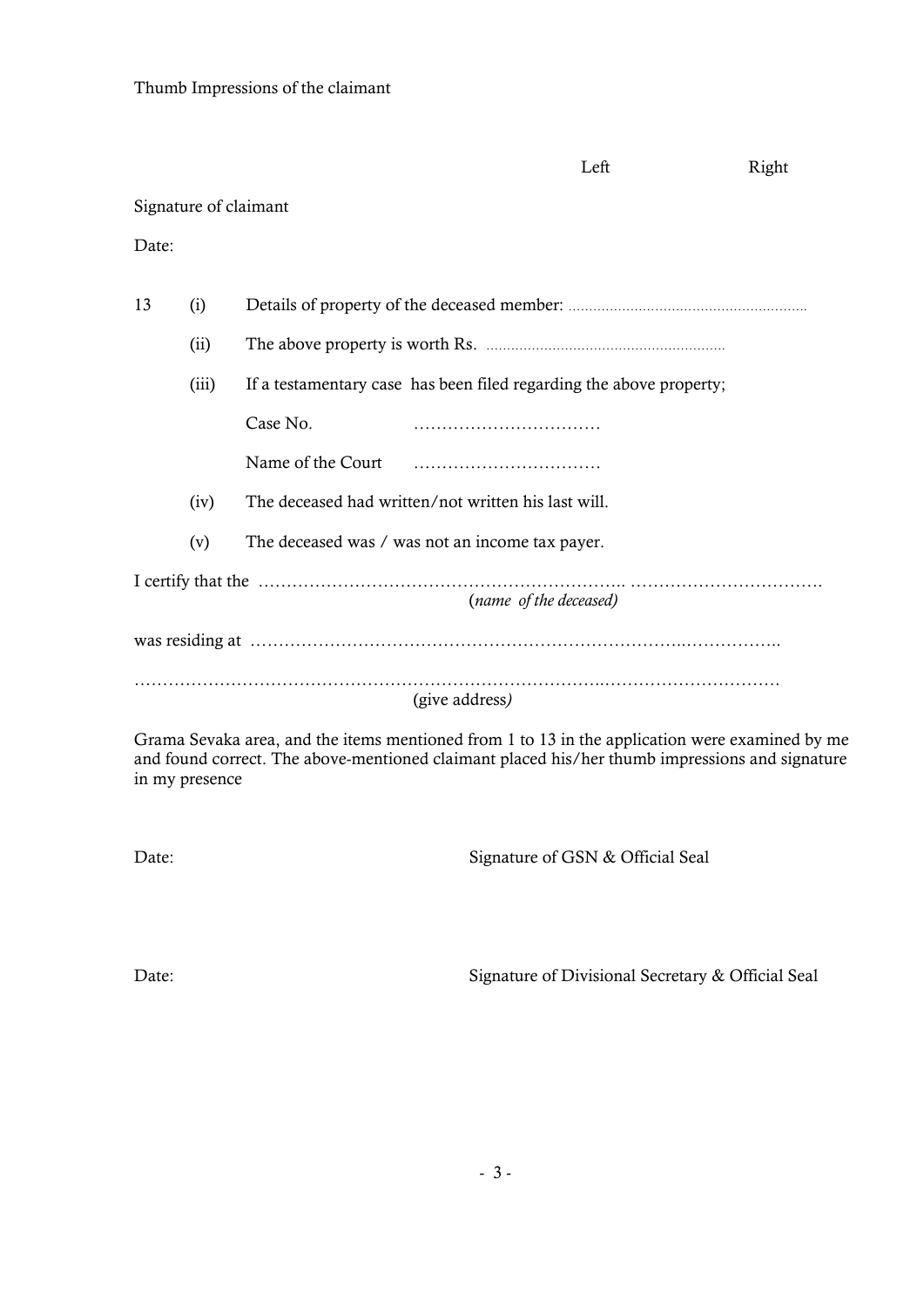## Only for Estate Employees

We certify that …………………………………………………………………………… was an employee *(name of the deceased)*  of our estate bearing EPF /PPF No. …………………………….…and the details given in items 1 – 13 according to our knowledge are correct.

### Signature of Superintendent of Estate Official Seal

| Details regarding applicant's:                                                                                      |  |  |  |  |
|---------------------------------------------------------------------------------------------------------------------|--|--|--|--|
|                                                                                                                     |  |  |  |  |
| Account No.                                                                                                         |  |  |  |  |
|                                                                                                                     |  |  |  |  |
| <b>Branch</b>                                                                                                       |  |  |  |  |
| [Please attach a photocopy of your bank passbook, pages showing details of account-holder,<br>account number, etc.] |  |  |  |  |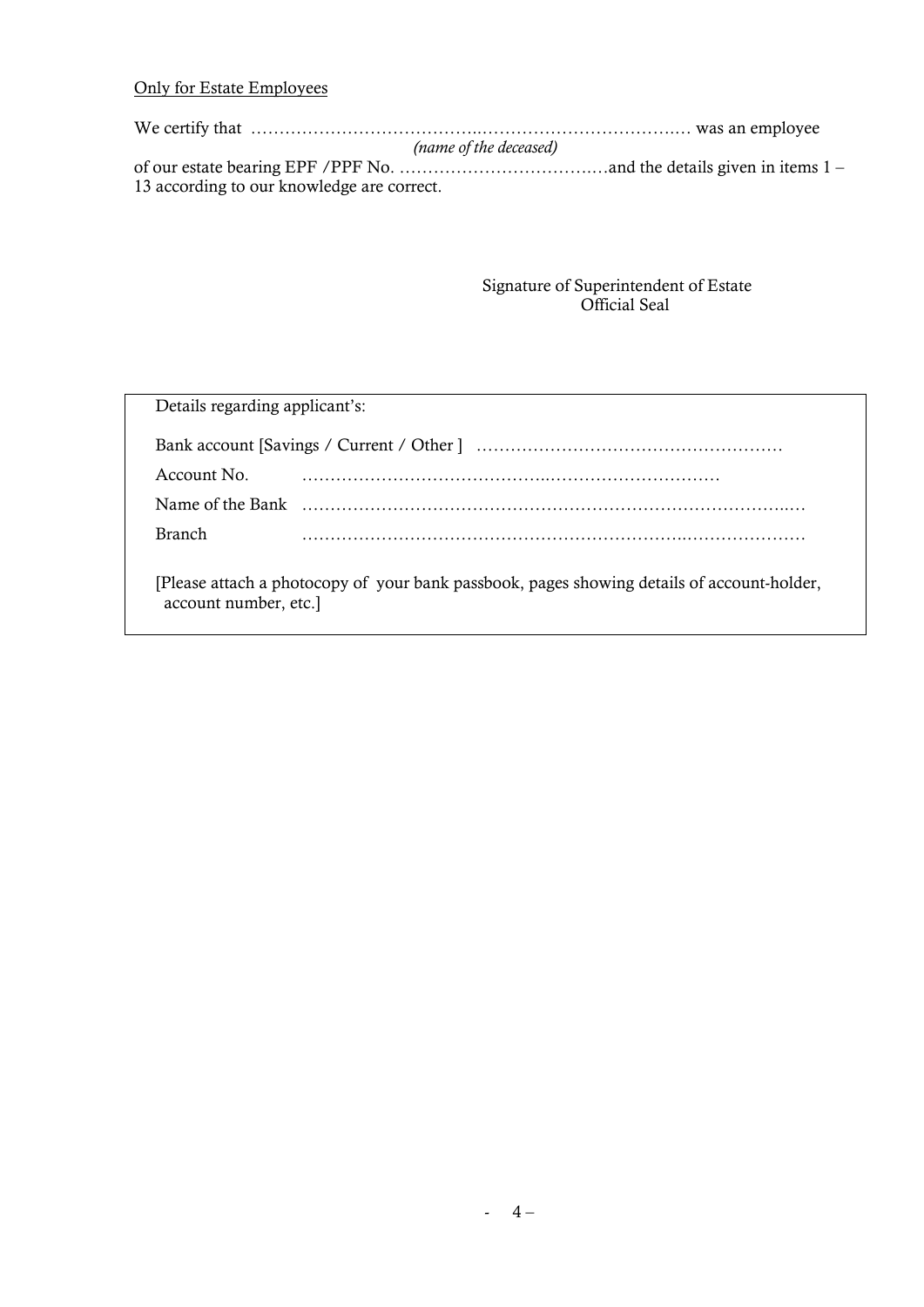# **EMPLOYEES' TRUST FUND BOARD**

Form VIII [NEW]

## **(***For office use)*

CLAIM MADE BY A NOMINEE/HEIR/ADMINSTRATOR/EXECUTOR FOR BENEFITS UNDER SECTION 25 OF THE EMPLOYEES' TRUST FUND ACT NO.

(Please see Notes 1 to 4 on Page 5)

[This claim should be forwarded to the Chairman, Employees' Trust Fund Board, 1<sup>st</sup> Floor, Labour Secretariat, P.O. Box 807, Colombo 5 through the Employer under whom the member was last employed.]

**PART (I) - [To be filled in by claimant]** 

| (State full name of claimant)                                                                                                     |
|-----------------------------------------------------------------------------------------------------------------------------------|
|                                                                                                                                   |
|                                                                                                                                   |
| (State address of claimant)                                                                                                       |
|                                                                                                                                   |
|                                                                                                                                   |
|                                                                                                                                   |
| (State full name of deceased member)<br>do hereby, in terms of Section 25 of the Employees' Trust Fund Act No. 46 of 1980, make a |
| claim for the payment of the ETF benefits and insurance benefits due in respect of the said                                       |
| deceased member, who was last employed by                                                                                         |
|                                                                                                                                   |
|                                                                                                                                   |
|                                                                                                                                   |

*(State name and EPF / PPF number of last employer)* 

- 2. The deceased member was married / not married\*
- 3. Details of employment after 01/03/1981 to the last day of employment in chronological order:

| <b>PERIOD</b><br>From<br>Tο | Name of Establishment/Estate | Employer's<br>EPF / PPF No. | Employees'<br>No. |
|-----------------------------|------------------------------|-----------------------------|-------------------|
|                             |                              |                             |                   |
|                             |                              |                             |                   |
|                             |                              |                             |                   |
|                             |                              |                             |                   |
| $\sqrt{2}$                  |                              |                             |                   |

*(Please use a separate sheet if space is not sufficient)*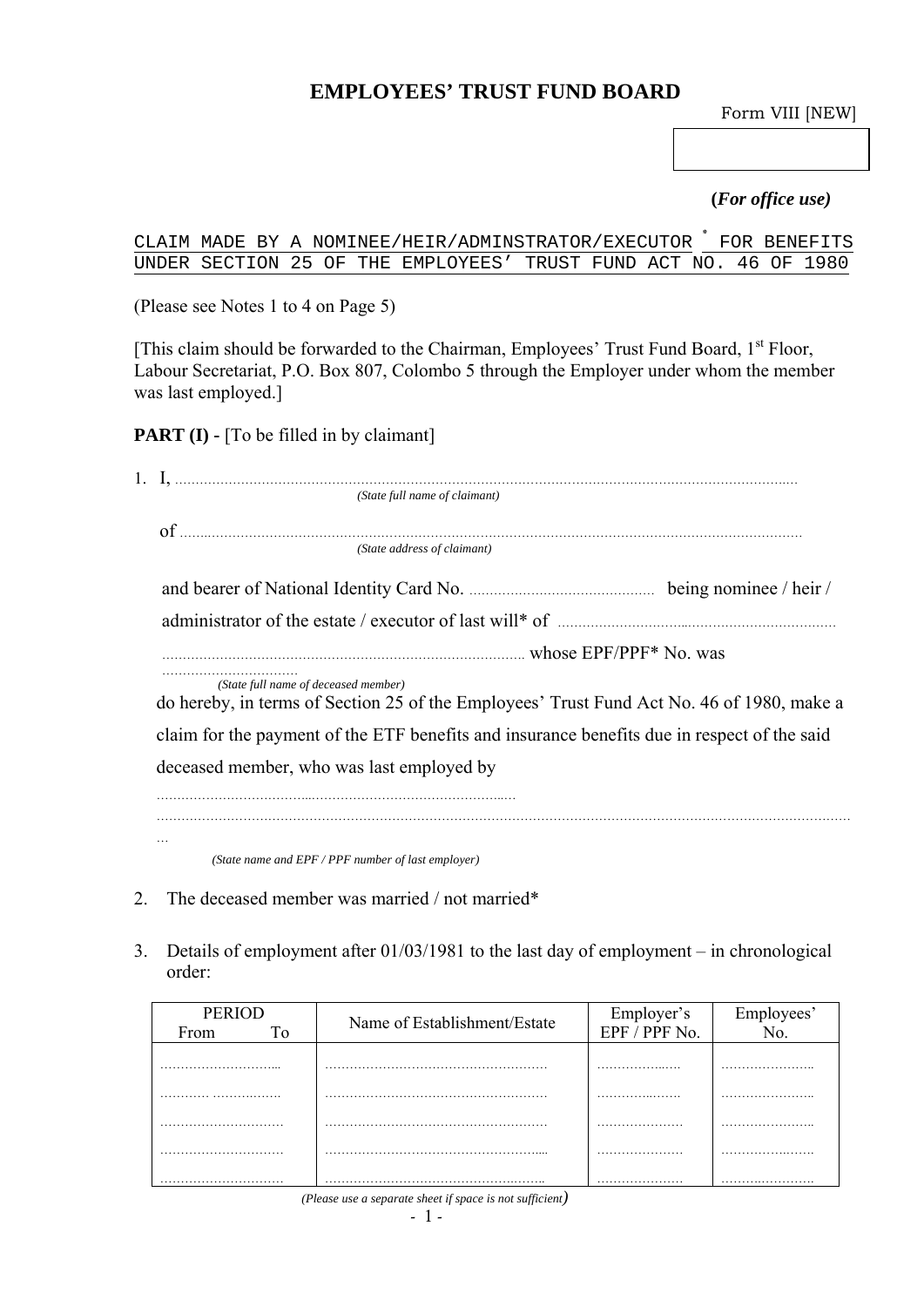**PART (II)** - [To be filled in by a claimant who makes a claim as an heir or nominee of the deceased member where any share of the total benefits due to the deceased member has been left unallotted to him / her].

| 2)<br>3) |    |                                                                                                                                                                                                              |
|----------|----|--------------------------------------------------------------------------------------------------------------------------------------------------------------------------------------------------------------|
| 4)       |    | If the spouse has been legally separated, state the name of Court and Case Number allowing<br>separation                                                                                                     |
| 5)       |    | Names of all surviving children of the deceased member and their addresses:                                                                                                                                  |
| 6)       |    | Names of any deceased children of the deceased member                                                                                                                                                        |
| 7)       |    | Particulars of properties or other assets left by the deceased member and their value (Grama<br>Niladhari's report should be attached).                                                                      |
| 8)       |    | Is the estate of the deceased member subject to testamentary or other action in any Court? If so state:                                                                                                      |
|          | a) |                                                                                                                                                                                                              |
|          | b) | the name and address of the administrator or executor or other person who is able to                                                                                                                         |
|          |    |                                                                                                                                                                                                              |
|          |    |                                                                                                                                                                                                              |
|          |    | I declare that the above particulars are true and correct. Please remit by cheque the ETF benefits and<br>Insurance benefits due in respect of the deceased member referred to herein, to the above address. |
|          |    | Thumb impressions of the claimant:                                                                                                                                                                           |
|          |    | Signature of the claimant                                                                                                                                                                                    |
|          |    |                                                                                                                                                                                                              |
| Left     |    | Right                                                                                                                                                                                                        |

Date: ……….…………………………. - 2 -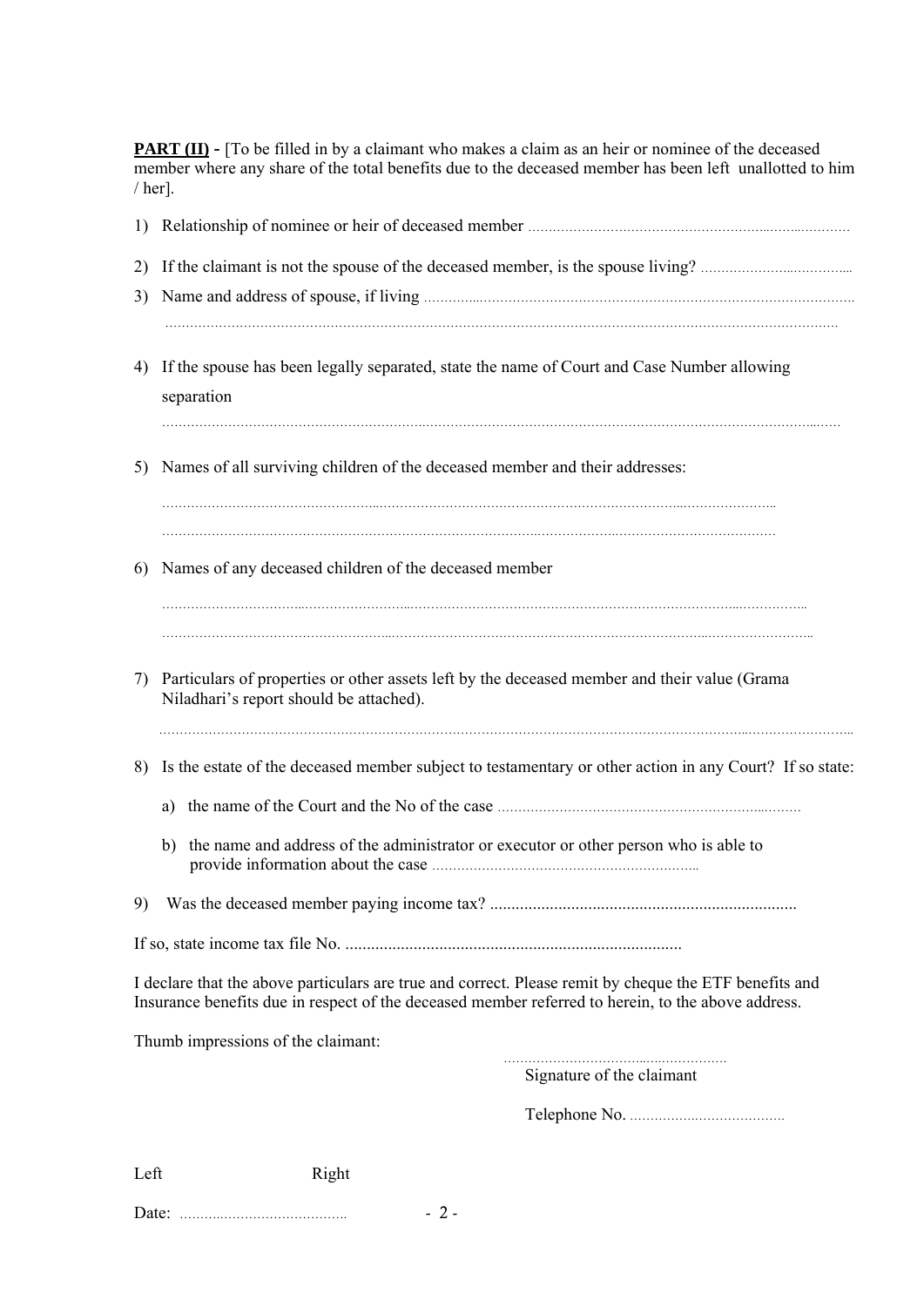## **PART (III)** - [To be filled in by the employer]

|                                | Managing Director / Manager / Proprietor /   |             |
|--------------------------------|----------------------------------------------|-------------|
| [state name of employer]       |                                              |             |
|                                |                                              | situated at |
|                                | [state name of establishment / estate]       |             |
|                                |                                              |             |
| [address]                      |                                              |             |
|                                | whose date of birth as per service record is |             |
| [full name of deceased member] |                                              |             |
|                                |                                              |             |
|                                |                                              |             |
|                                |                                              | [date]      |
|                                |                                              |             |

- 2. Date on which contributions to the ETF commenced on behalf of the deceased employee: ……………………………………………………...
- 3. **Very important:** give below details of contributions for the twelve months immediately preceding the month of death.

| Month | Salary | ETF<br>contributions | Cheque No. | Whether<br>remittances<br>made by $R_1$ or<br>$R_4$ Form | If contribu-<br>tions not paid,<br>state reason |
|-------|--------|----------------------|------------|----------------------------------------------------------|-------------------------------------------------|
|       |        |                      |            |                                                          |                                                 |
|       |        |                      |            |                                                          |                                                 |
|       |        |                      |            |                                                          |                                                 |
|       |        |                      |            |                                                          |                                                 |
|       |        |                      |            |                                                          |                                                 |
|       |        |                      |            |                                                          |                                                 |
|       |        |                      |            |                                                          |                                                 |
|       |        |                      |            |                                                          |                                                 |
|       |        |                      |            |                                                          |                                                 |
|       |        |                      |            |                                                          |                                                 |
|       |        |                      |            |                                                          |                                                 |
|       |        |                      |            |                                                          |                                                 |

- 4. Salary paid for the month of death …………………………………………………………..
- 5. Was the employee in service at time of death ………………………….
- 6. The claimant is known / not known to me\*. I am aware that the claimant is,
	- a) the nominee referred to\*
	- b) related to deceased member as claimed\*
	- c) the guardian of the claimant who is a minor\*
	- d) the administrator of the deceased member's estate\*
	- e) executor of the last will of the deceased member\*

The claimant signed the claim\* / placed his / her\* thumb impression on the claim in my presence. I am satisfied that the signature / thumb impression on the claim is that of the claimant.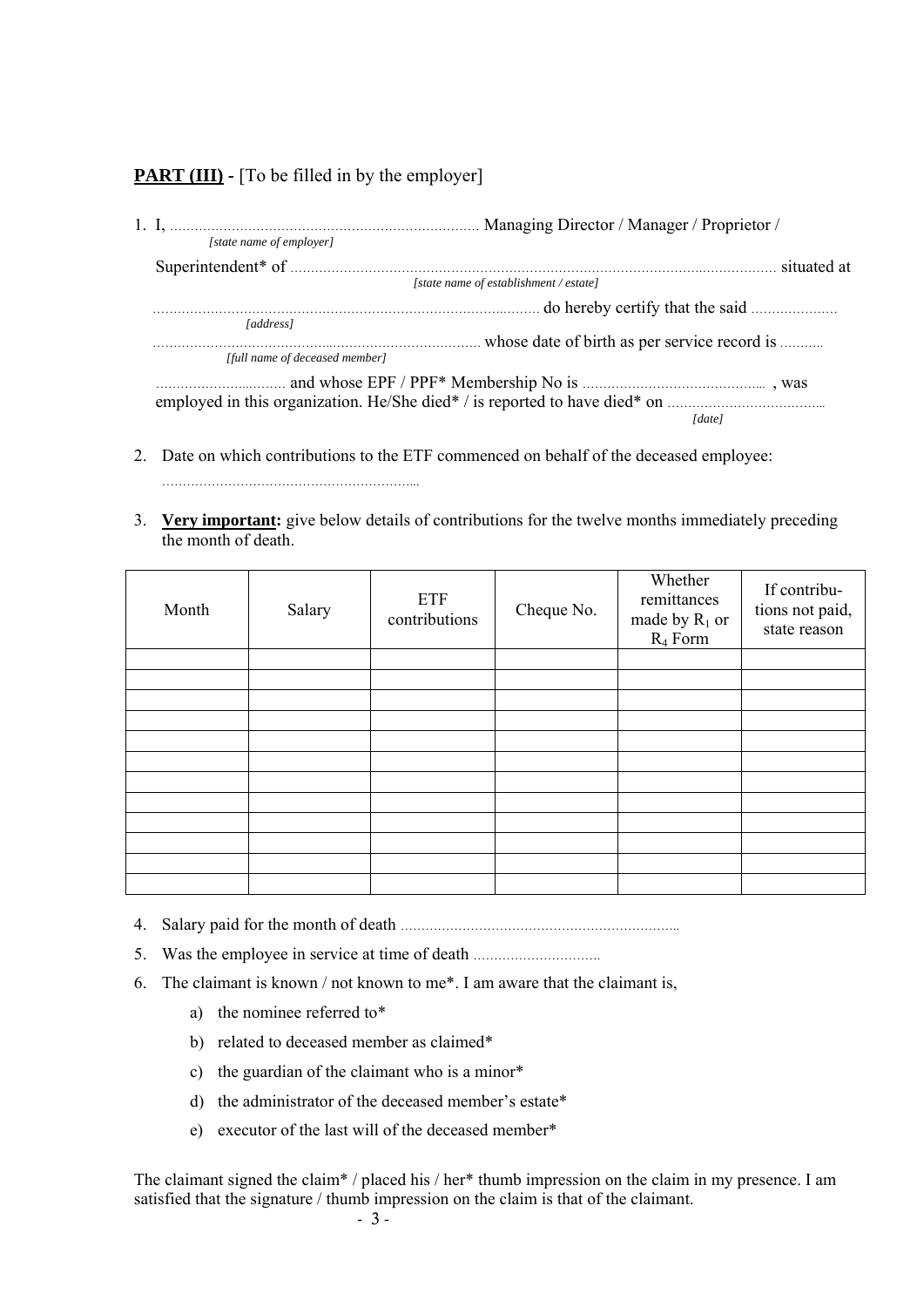Employer's EPF / EPF No. ……………………………………….

We certify that the information given above is correct.

| Employer's Signature | Name        | ÷                    |
|----------------------|-------------|----------------------|
|                      | Designation | $\mathbb{R}^2$       |
| Date:                | Telephone   | $\ddot{\phantom{a}}$ |

**SEAL** 

Witness: Signature Name Address Date

## **PART (IV)** - [Only contributing employers with Private Provident Funds should fill this cage].

| 1. Full name of the deceased employee                                                                |              |                       |
|------------------------------------------------------------------------------------------------------|--------------|-----------------------|
| 2.                                                                                                   |              |                       |
| 3. Full name of the Nominee/                                                                         | Relationship | <b>Share</b>          |
| nominees of the deceased<br>employee under PPF                                                       |              |                       |
|                                                                                                      |              |                       |
|                                                                                                      |              |                       |
|                                                                                                      |              |                       |
|                                                                                                      |              |                       |
|                                                                                                      |              |                       |
| I, the undersigned do hereby declare that the information given above is consistent with my records. |              |                       |
| Employer's PPF No.                                                                                   |              |                       |
| Name of the Employer                                                                                 |              |                       |
| Designation                                                                                          |              |                       |
|                                                                                                      |              |                       |
| Date: $\dots\dots\dots\dots\dots\dots\dots$                                                          |              | Signature of Employer |

\* *Delete whichever is inapplicable.*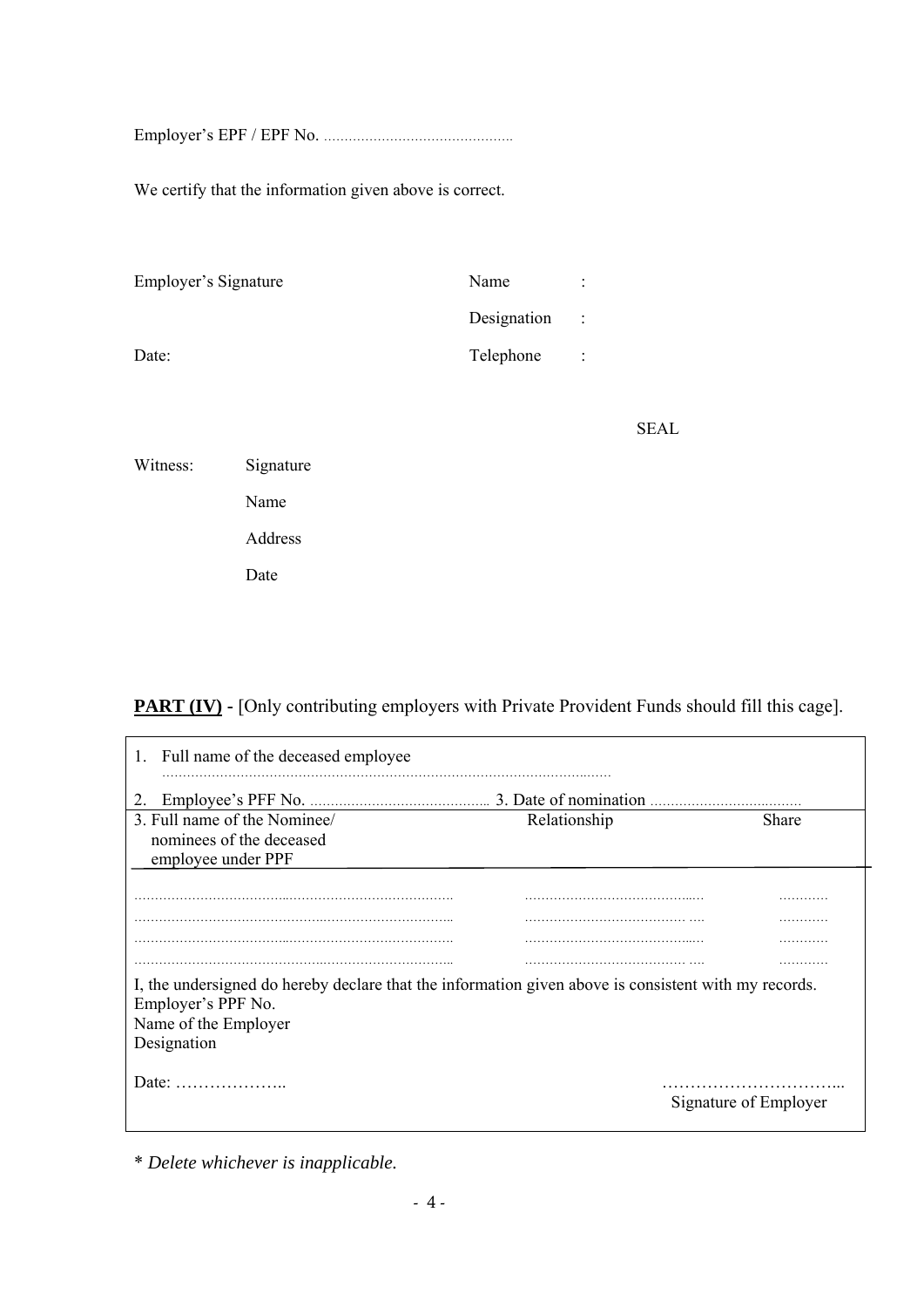## NOTES:

- 1. On the death of a member, the benefits due to him/her can be claimed by his/her nominee/s, and in the absence of his nominee/s the benefits can be claimed by his/her legal heirs or the executor of the last will or the administrator of the estate of the deceased member.
- 2. Part II also should be filled in by a claimant who makes a claim as an heir or nominee of the deceased member, where any share of the total benefits due to the deceased member has been left unallotted to him.
- 3. This application should be forwarded **before the lapse of 01 year from the time of death** to the Employees' Trust Fund Board.
- 4. Cage 7 of Part II The Report should be from the Grama Niladhari of the area where the deceased member was ordinarily resident and should be countersigned by the Divisional Secretary of the area. It should, in addition to any other information, give the following information:

(a) Properties and assets owned by the deceased in the area where he resided and their value (b) Properties and assets owned by the deceased member outside that area, if known, (c) Names of spouse, children or legal heirs (d) Whether letters of administration or probate has been obtained, and if so name of court, the case No. and the name of administrator or executor (e) Whether deceased member was paying income tax at the time of his death, (f) Certified copy of the letter of administration granted by the District Court relating to the administration of the estate of the said deceased member (g) certified copy of the probate granted to the executor of the last will of the said deceased member by the District Court.

Note: change of address should be intimated to the ETF Board.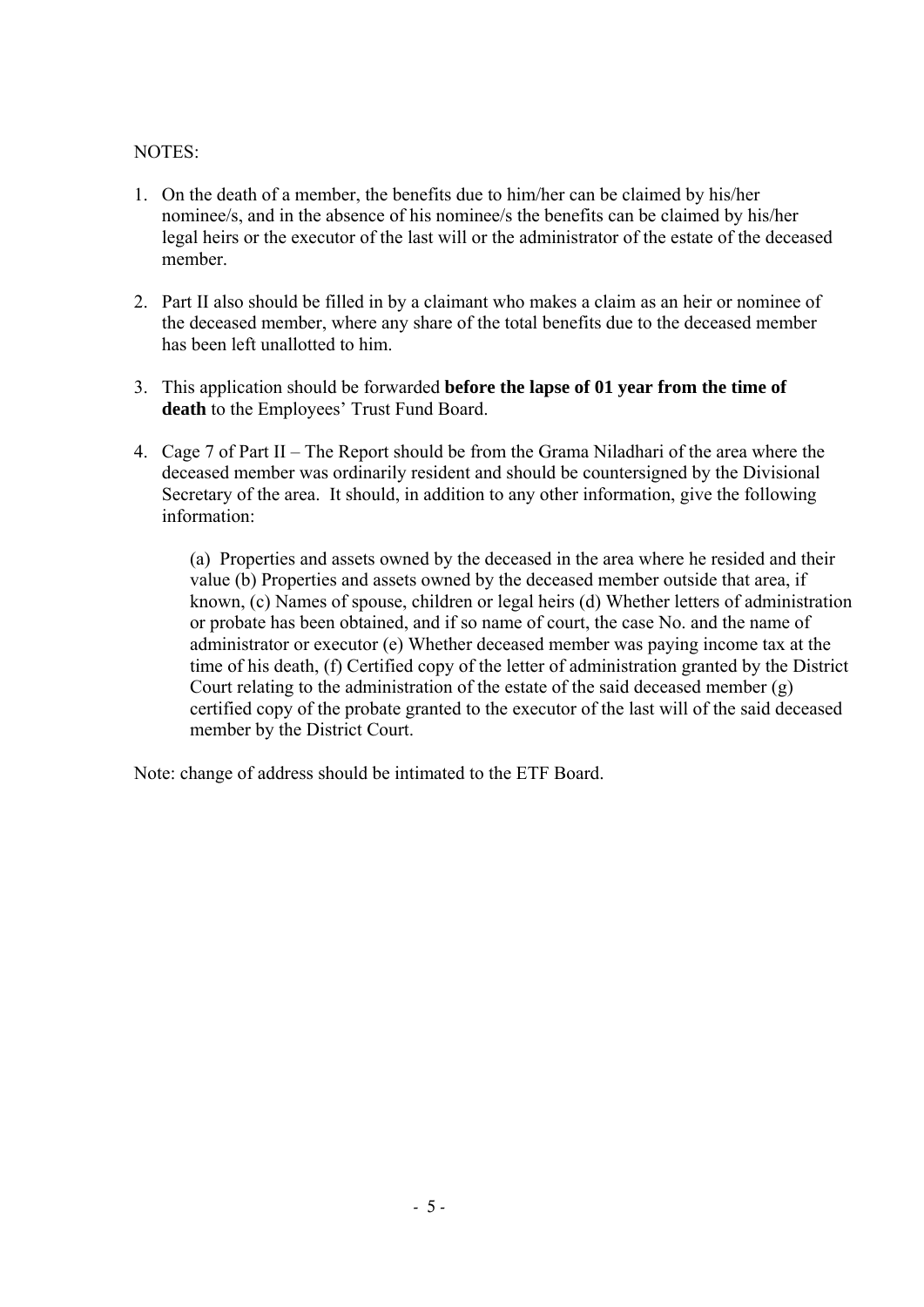## **EMPLOYEES' TRUST FUND BOARD**

Form VIA

 **(***For office use)* 

Chairman Employees' Trust Fund Board Labour Secretariat Colombo 5

## **CERTIFICATE OF CONTRIBUTIONS MADE BY THE EMPLOYER IN RESPECT OF A DECEASED MEMBER**

| Name of deceased<br>member                       | Mr/Mrs/Miss    |                    |                |
|--------------------------------------------------|----------------|--------------------|----------------|
| NIC No.                                          |                |                    |                |
| EPF/PPF No.                                      | Employer's No. | Alpha<br>character | Employee's No. |
| If the member<br>worked in the same              |                |                    |                |
| organization under<br>different member           |                |                    |                |
| numbers, state the<br>numbers in serial<br>order |                |                    |                |

The amount credited in respect of the above named deceased member are given below in half-yearly basis:

| Year | $1st$ Half |     | $2nd$ Half |     | Total |     | Form used for                                   |
|------|------------|-----|------------|-----|-------|-----|-------------------------------------------------|
|      | Rs         | Cts | Rs         | Cts | Rs    | Cts | payment of<br>contributions -<br>$R_1$ or $R_4$ |
| 1981 |            |     |            |     |       |     |                                                 |
| 1982 |            |     |            |     |       |     |                                                 |
| 1983 |            |     |            |     |       |     |                                                 |
| 1984 |            |     |            |     |       |     |                                                 |
| 1985 |            |     |            |     |       |     |                                                 |
| 1986 |            |     |            |     |       |     |                                                 |
| 1987 |            |     |            |     |       |     |                                                 |
| 1988 |            |     |            |     |       |     |                                                 |
| 1989 |            |     |            |     |       |     |                                                 |
| 1990 |            |     |            |     |       |     |                                                 |
| 1991 |            |     |            |     |       |     |                                                 |
| 1992 |            |     |            |     |       |     |                                                 |